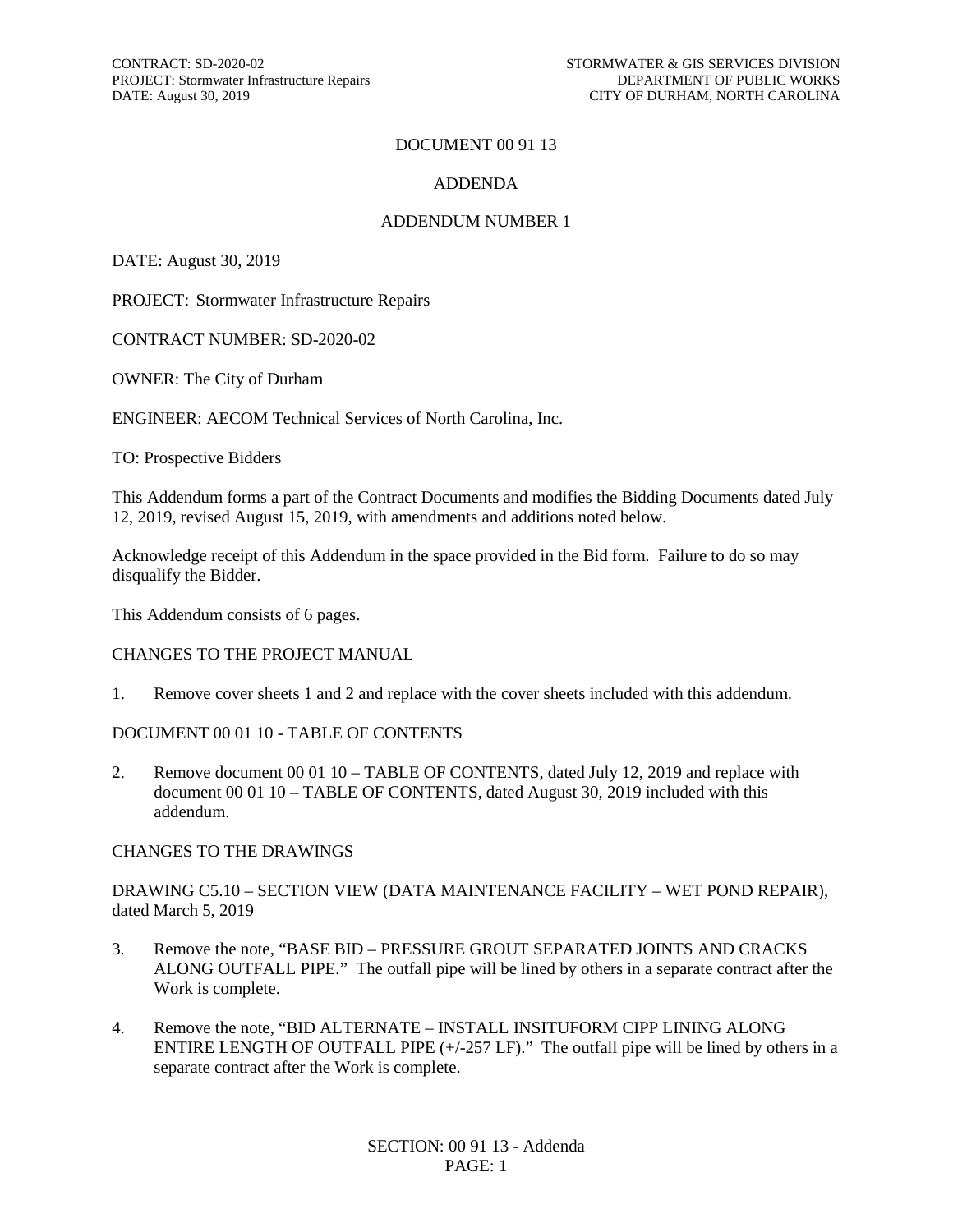- 5. Remove the note, "BASE BID WRAP EXISTING PIPE JOINTS WITH BUTYL RUBBER SEALANT (TYP OF FIRST THREE JOINTS)." The Owner has chosen to replace the first three sections of pipe as the base bid.
- 6. Remove the note, "BID ALTERNATE 1 REPLACE THE FIRST THREE SECTIONS OF PIPE FROM THE RISER WITH CLASS III RCP," and replace with the following note, "BASE BID – REPLACE THE FIRST THREE SECTIONS OF PIPE FROM THE RISER WITH CLASS III RCP."
- 7. Remove the note, "BID ALTERNATE 2 RE-LAY EXISTING UNDAMAGED PIPE WITH NEW GASKET MATERIAL COMPATIBLE WITH PIPE TYPE. PROPERLY GROUT RISER TO PIPE CONNECTION WITH NON-SHRINK GROUT TO FORM A WATER-TIGHT SEAL." The Owner has chosen to replace the first three sections of pipe as the base bid.
- 8. Remove the note, "BID ALTERNATE 3 INSTALL CONCRETE PIPE COLLARS ON FIRST THREE JOINTS IN ACCIRDANCE WITH NCDOT STND. DWG. 840.72." The Owner has chosen to replace the first three sections of pipe as the base bid.

#### END OF DOCUMENT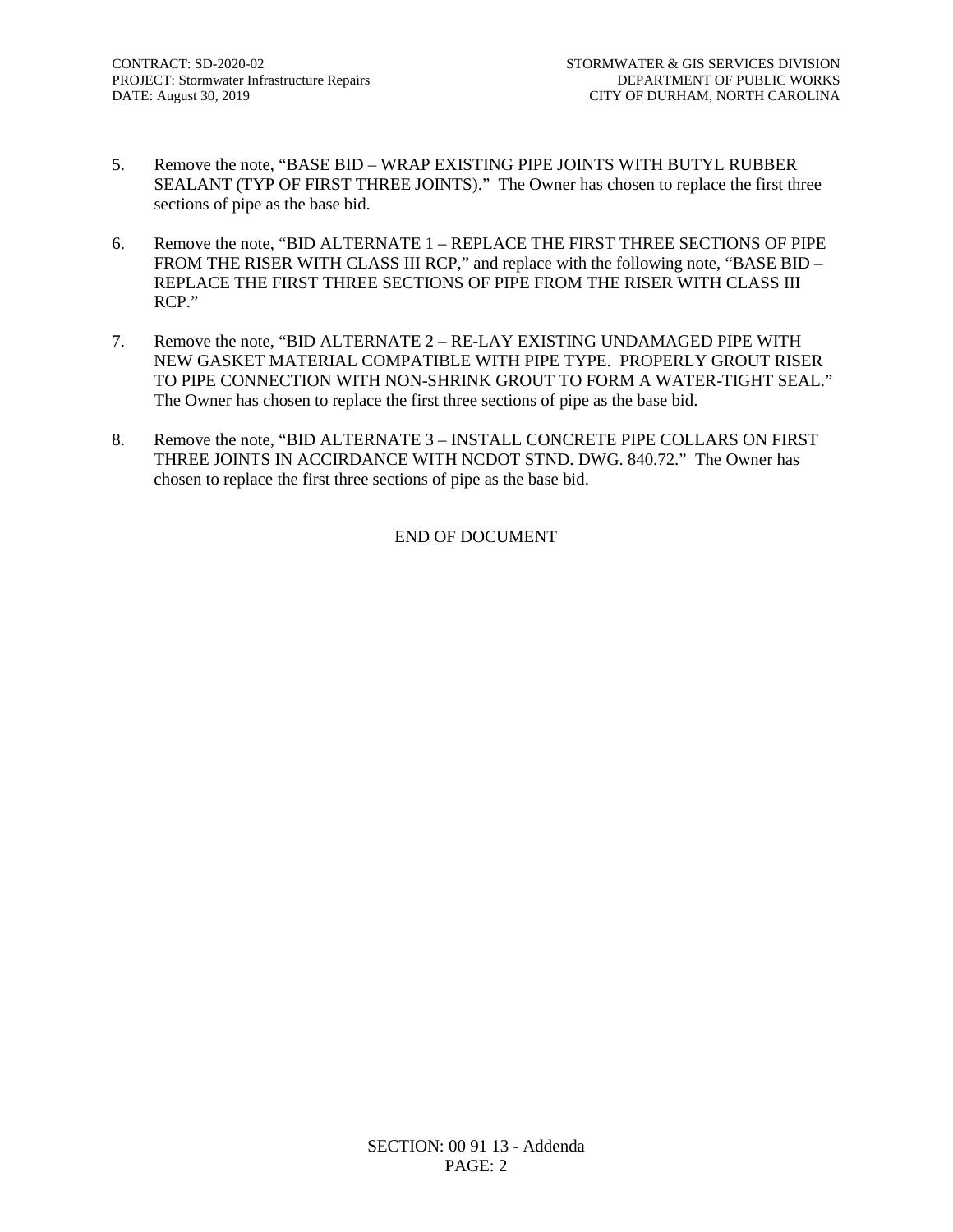

### **PROJECT MANUAL**

### **INCLUDING**

### BIDDING DOCUMENTS, CONTRACT DOCUMENTS, AND **TECHNICAL SPECIFICATIONS**

**FOR** 





# **DURHAM CONTRACT: SD-2020-02** July 12, 2019,

Revised August 15, 2019 and August 30, 2019

Project: **Stormwater Infrastructure Repairs** 

> **Stormwater & GIS Services Division Public Works Department** 101 City Hall Plaza, Durham NC 27701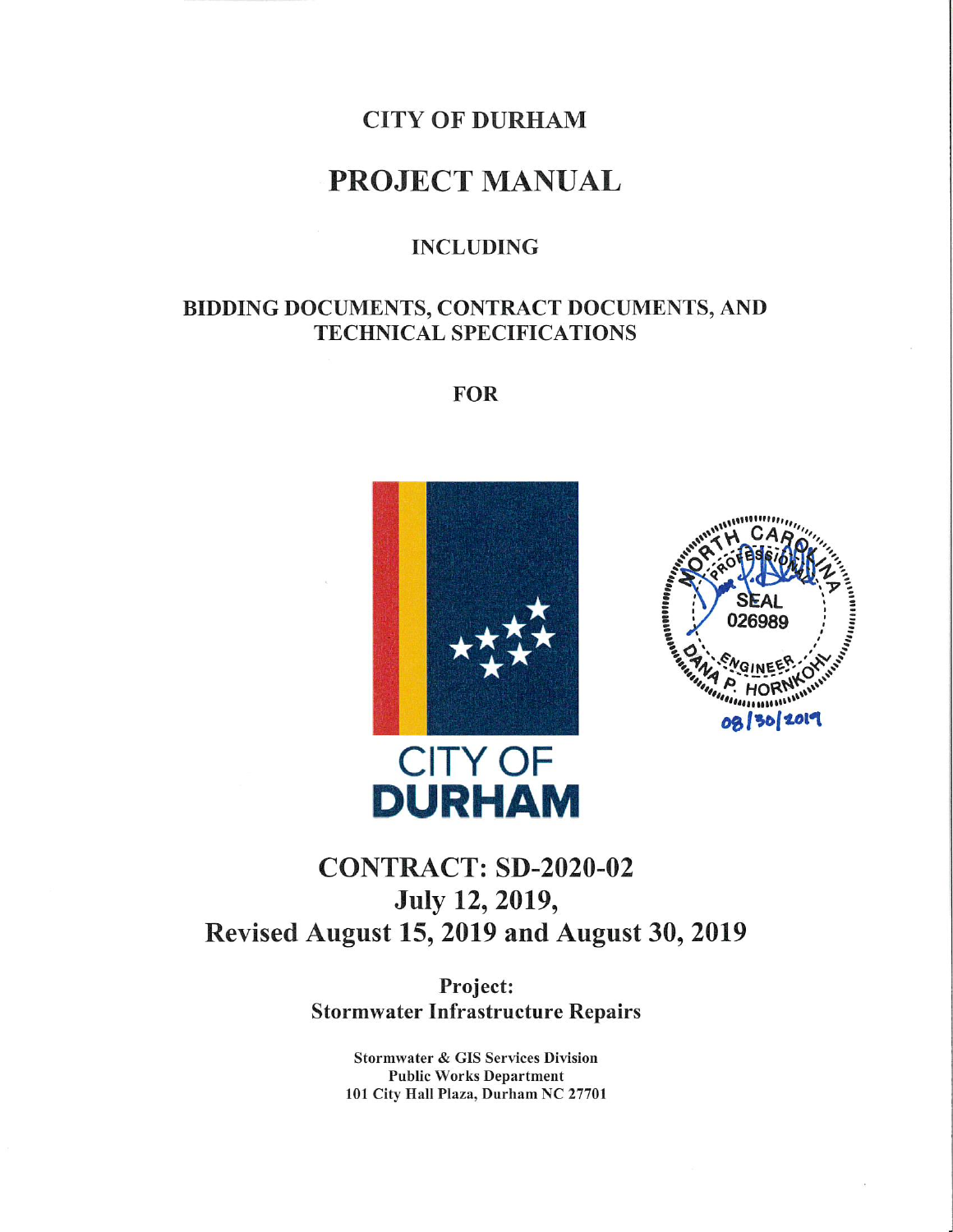## **CONTRACT: SD-2020-02**

**July 12, 2019, Revised: August 15, 2019 and August 30, 2019**

> **PROJECT: Stormwater Infrastructure Repairs**

**STORMWATER & GIS SERVICES DIVISION PUBLIC WORKS DEPARTMENT CITY OF DURHAM NC**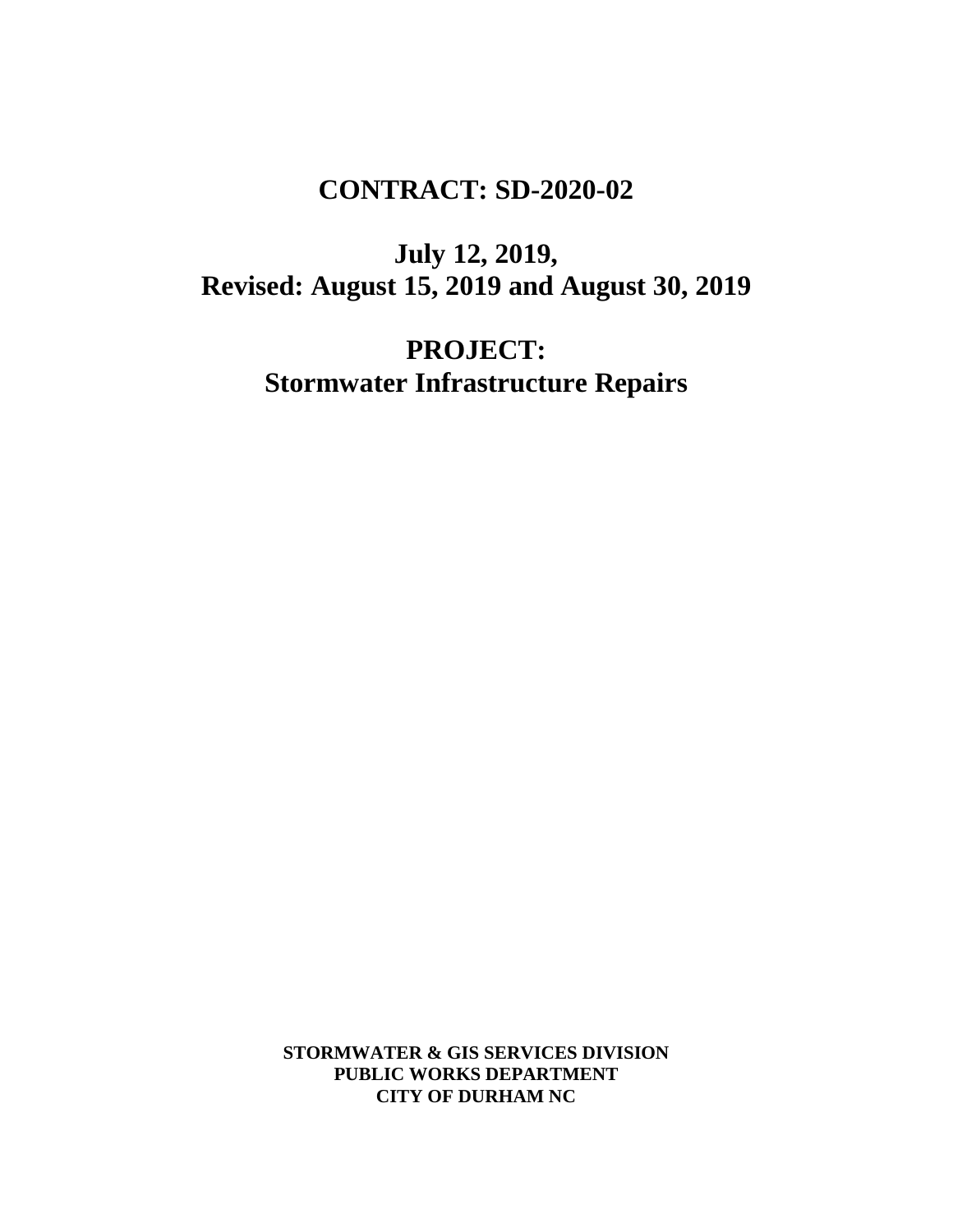#### DOCUMENT 00 01 10

#### TABLE OF CONTENTS

Section Title

#### PROCUREMENT AND CONTRACTION REQUIREMENTS GROUP DIVISION 00 - PROCUREMENT AND CONTRACTING REQUIREMENTS INTRODUCTORY INFORMATION 00 01 10 Table of Contents

#### PROCUREMENT REQUIREMENTS

- 00 11 16 Invitation to Bid
- 00 21 15 Instructions to Bidders EJCDC
- 00 31 00 Available Project Information
- 00 41 43 Bid Form Unit Price (Single-Prime Contract)

#### CONTRACTING REQUIREMENTS

- 00 52 15 Agreement Form EJCDC Stipulated Sum (Single-Prime Contract)
- 00 72 15 General Conditions EJCDC Stipulated Sum (Single-Prime Contract)
- C-700 EJCDC Standard General Conditions of the Construction Contract

#### SPECIFICATIONS GROUP

#### GENERAL REQUIREMENTS SUBGROUP

- DIVISION 01 GENERAL REQUIREMENTS
- 01 10 00 Summary
- 01 20 00 Price and Payment Procedures
- 01 30 00 Administrative Requirements
- 01 33 00 Submittal Procedures

#### SITE AND INFRASTRUCTURE SUBGROUP

- DIVISION 30 MISCELLANEOUS
- 30 11 00 Project Special Provisions

# ADDENDA<br>00 91 13

Addendum Number 1

#### FAY STREET BIORETENTION FACILITY TECHNICAL SPECIFICATIONS

- 1.0 Special Conditions
- 2.0 Site Preparation
- 3.0 Earthwork
- 4.0 Structures and Materials
- 5.0 Erosion Control
- 6.0 Planting